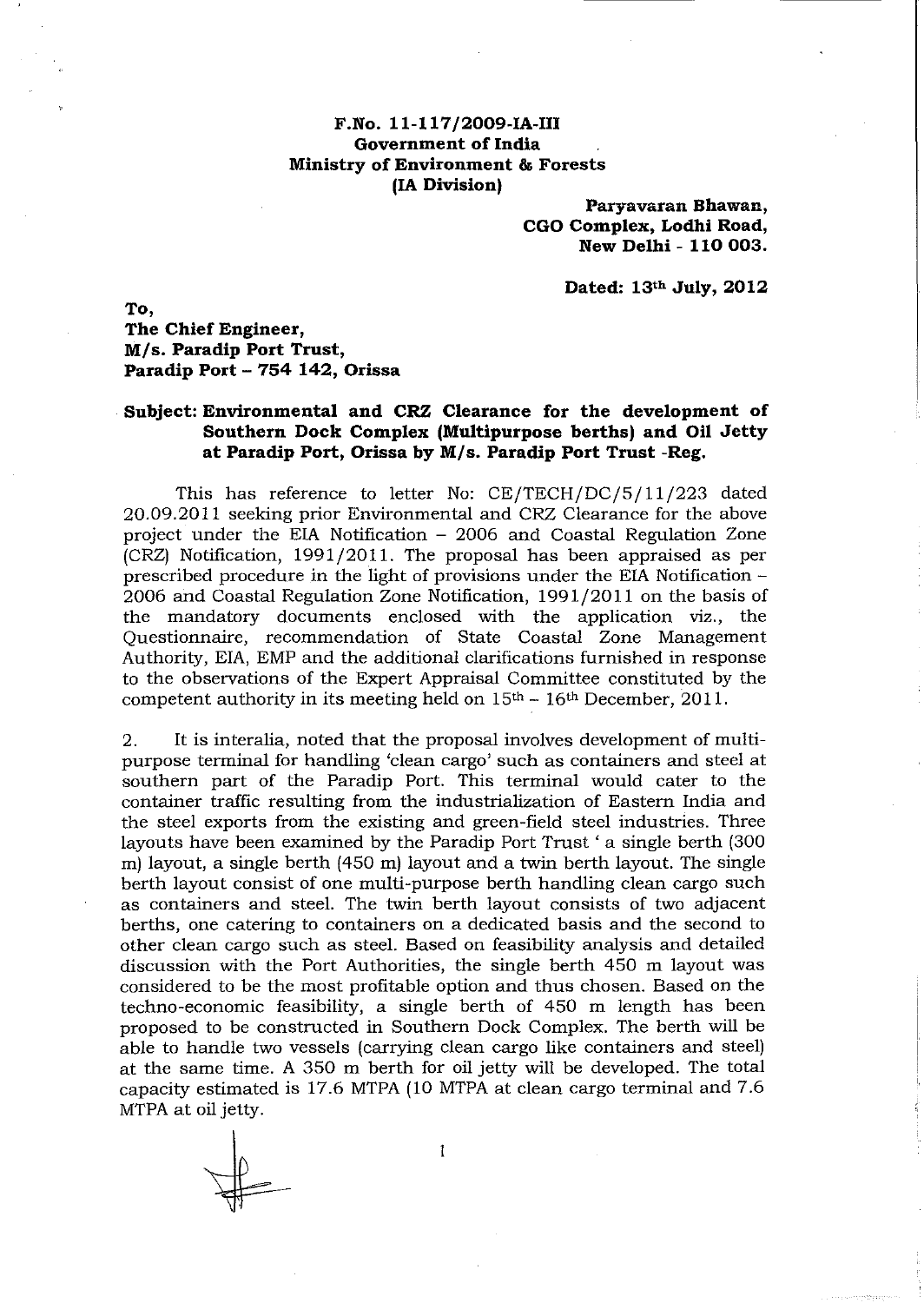3. The project was considered by the EAC in its meeting held on 21st - 23rd December, 2009 and finalized the additional TOR including Public Hearing. Public Hearing conducted on 29.06.29011 at Officer's club premises, Paradip. The State Coastal Zone Management Authority has recommended the proposal vide letter dated 18.01.2011.

•

4. The Expert Appraisal Committee, after due consideration of the relevant documents submitted by the project proponent and additional clarifications furnished in response to its observations, have recommended for the grant of Environmental and CRZ Clearance for the project. Ministry hereby accord necessary Environmental Clearance for the above project as per the provisions of Environmental Impact Assessment Notification - 2006 and Coastal Regulation Zone Notification, 2011, subject to strict compliance of the terms and conditions as follows:

## **5. SPECIFIC CONDITIONS:**

- (i) "Consent for Establishment" shall be obtained from State Pollution Control Board under Air and Water Act and a copy shall be submitted to the Ministry before start of any construction work at the site.
- (ii) Periodical study on shore line changes shall be conducted and mitigation carried out if necessary. The details shall be submitted along with the six monthly monitoring report.
- (iii) The dredged material about 4 MCM shall be used at north of the northern breakwaters for nourishment. The balance about 1 MCM shall be disposed at designated sites recommended by CWPRS. n dia
- $(iv)$  Oil spills if any shall be properly collected and disposed as per the Rules. Proper Oil Contingency Management Plan shall be put in place.
- (v) The detailed plan with budgetary provisions for the CSR shall be submitted to the Ministry.
- (vi) All the recommendation of the EMP and DMP shall be complied with letter and spirit.
- (vii) There shall be no drawal of ground water in CRZ area.
- (viii) There shall be no disposal of effluent, solid wastes etc, into sea.
- (ix) Periodical study on shore line changes shall be conducted and mitigation carried out if necessary. The details shall be Periodical study on shore line changes shall be condu<br>"mitigation carried" out if necessary. The details<br>"submitted along with the six monthly monitoring report.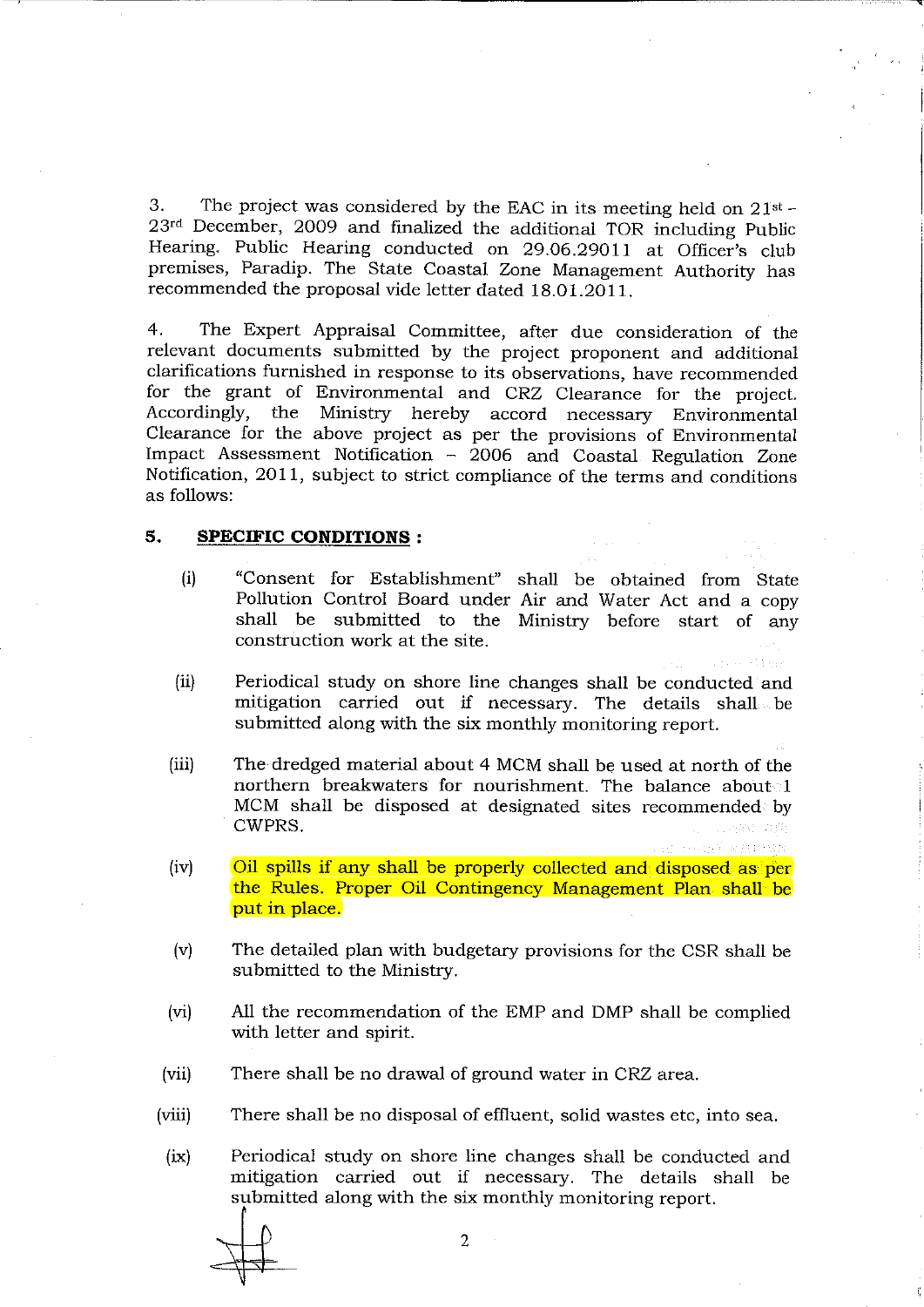- (x) All the recommendation of the EMP shall be complied with letter and spirit. The project proponent may be asked to submit all the EMPs mentioned in the EIA report and during the subsequent presentations made before the EAC shall be submitted in a tabular format with budgetary provisions and the same shall be submitted to Ministry and with a copy to RO, MoEF within two months.
- (xi) All the top soil excavated during construction activities should be stored for use in horticulture / landscape development within the project site.
- (xii) At least 5% of the total cost of the project shall be earmarked towards the corporate social responsibility (CSR) and item-wise details along with time bound action plan shall be prepared and submitted to the Ministry prior to the commencement of the project. Implementation of such program shall be ensured accordingly in a time bound manner CSR plan shall be kept on the company's website permanently.
- (xiii) The project proponent shall set up separate environmental management cell for effective implementation of the stipulated environmental safeguards under the supervision of a Senior Executive.
- (xiv) The funds earmarked for environment management plan shall be included in the budget and this shall not be diverted for any other purposes.

## **6. GENERAL CONDITIONS:**

- (i) Appropriate measures must be taken while undertaking digging activities to avoid any likely degradation of water quality.
- (ii) Full support shall be extended to the officers of this Ministry / Regional Office at Bhubaneswar by the project proponent during inspection of the project for monitoring purposes by furnishing full details and action plan including action taken reports in respect of mitigation measures and other environmental protection activities.
- (iii) A six-Monthly monitoring report shall need to be submitted by the project proponents to the Regional Office of this Ministry at Bhubaneswar regarding the implementation of the stipulated conditions.
- (iv) Ministry of Environment & Forests or any other competent authority may stipulate any additional conditions or modify the existing ones, if necessary in the interest of environment and the same shall be complied with.

3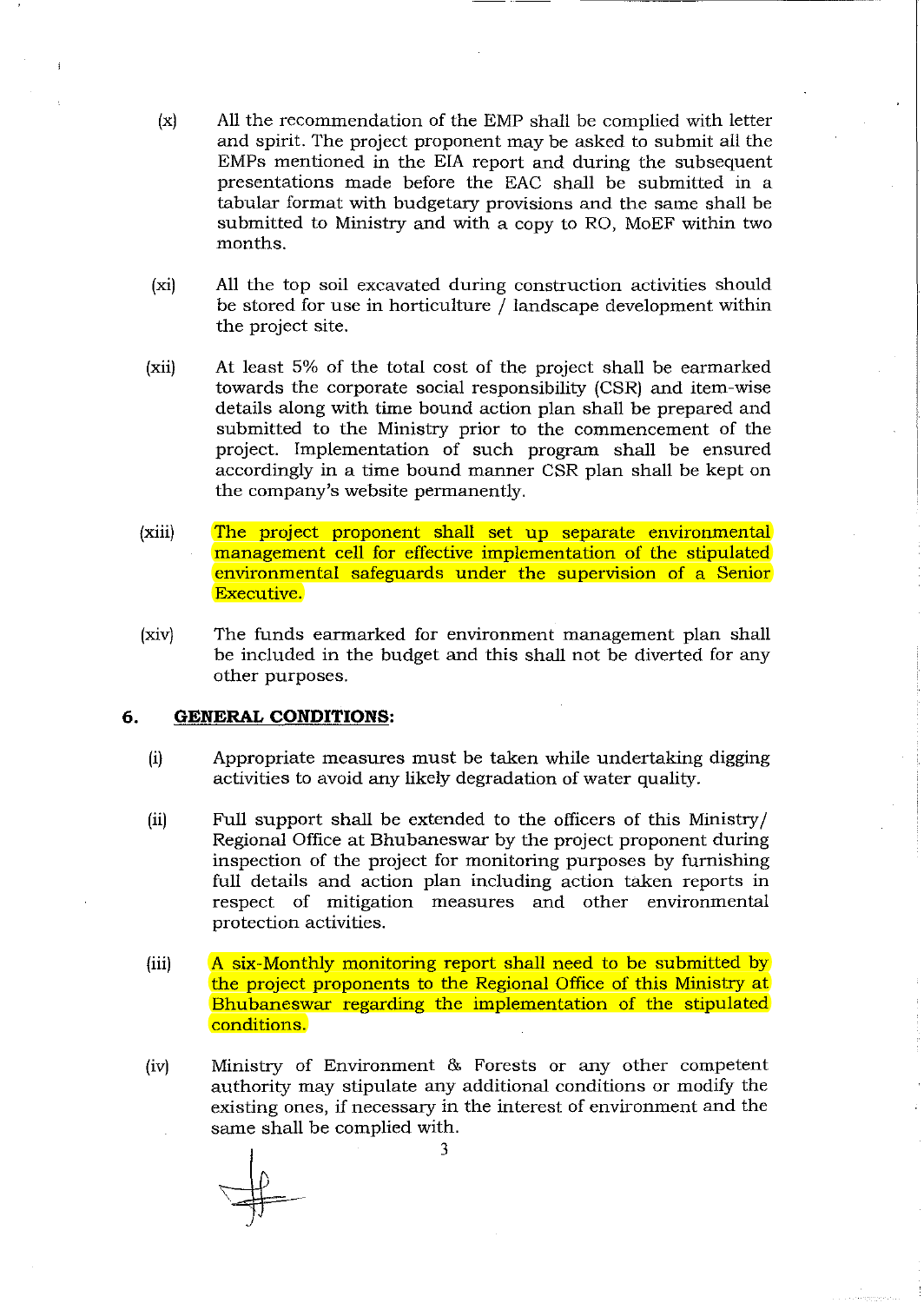- (v) The Ministry reserves the right to revoke this clearance if any of the conditions stipUlated are not complied with the satisfaction of the Ministry.
- (vi) In the event of a change in project profile or change in the implementation agency, a fresh reference shall be made to the Ministry of Environment and Forests.
- (vii) The project proponents shall inform the Regional Office as well as the Ministry, the date of financial closure and final approval of the project by the concerned authorities and the date of start of land development work.
- (viii) A copy of the clearance letter shall be marked to concerned Panchayat/local NGO, if any, from whom any suggestion/ representation has been made received while processing the proposal.
- (ix) State Pollution Control Board shall display a copy of the clearance letter at the Regional Office, District Industries Center and Collector's Office/Tehsildar's office for 30 days.

7. These stipulations would be enforced among others under the provisions of Water (Prevention and Control of Pollution) Act 1974, the Air (Prevention and Control of Pollution) Act 1981, the Environment (Protection) Act, 1986, the Public Liability (Insurance) Act, 1991 and EIA Notification 1994, including the amendments and rules made thereafter.

8. All other statutory clearances such as the approvals for storage of diesel from Chief Controller of Explosives, Fire Department, Civil Aviation Department, Forest Conservation Act, 1980 and Wildlife (Protection) Act, 1972 etc. shall be obtained, as applicable by project proponents from the respective competent authorities.

9. The project proponent shall advertise in at least two local Newspapers widely circulated in the region, one of which shall be in the vernacular language informing that the project has been accorded Environmental Clearance and copies of clearance letters are available with the State Pollution Control Board and may also be seen on the website of the Ministry of Environment and Forests at http://www.envfor.nic.in. The advertisement should be made within 10 days from the date of receipt of the Clearance letter and a copy of the same should be forwarded to the Regional office of this Ministry at Bhubaneswar.

10. Environmental clearance is subject to final order of the Hon'ble Supreme Court of India in the matter of Goa Foundation Vs. Union of India in Writ Petition (Civil) No.460 of 2004 as may be applicable to this project.